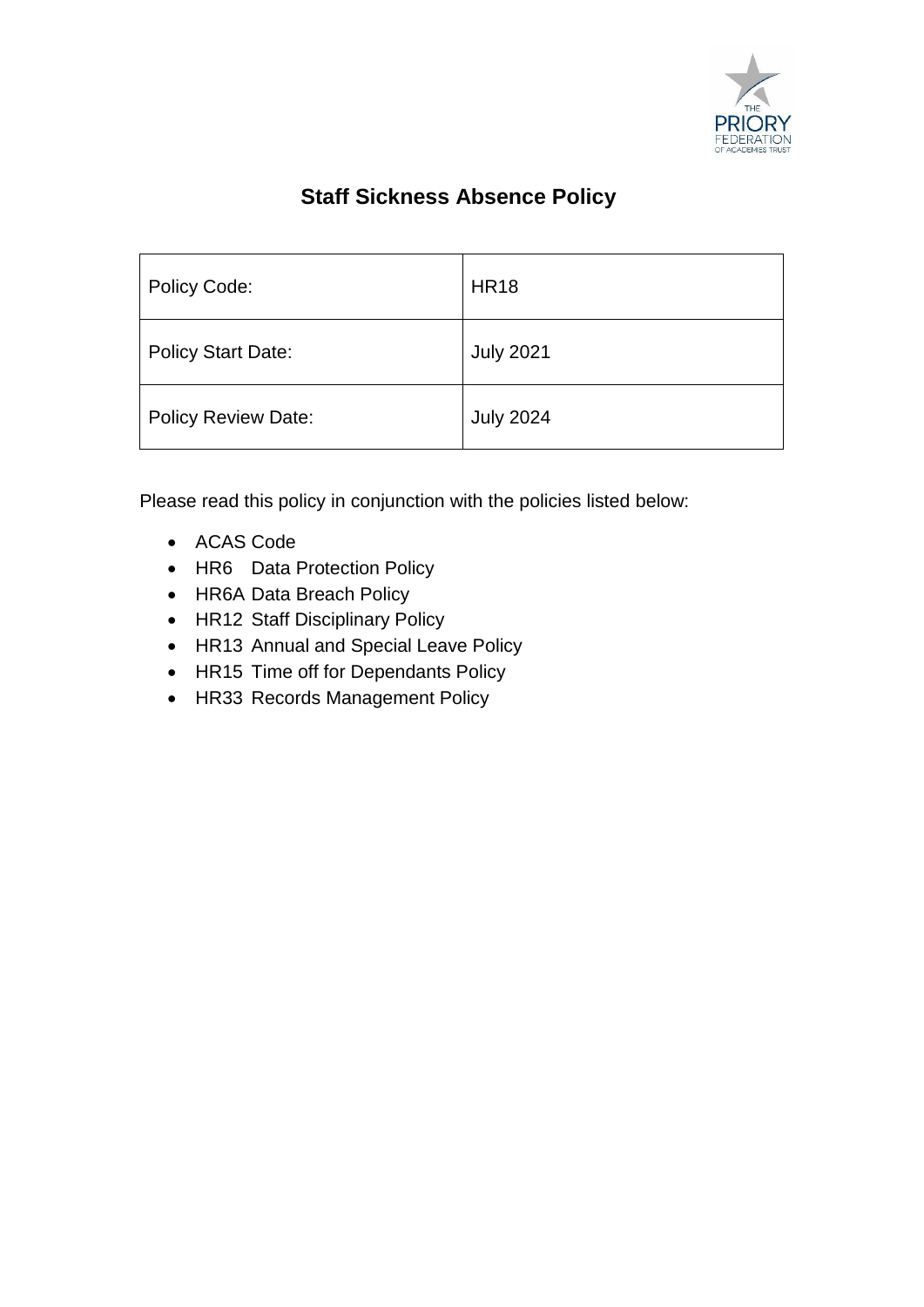

# **1 Policy Statement**

- 1.1 Sickness absence can vary from short intermittent periods of ill-health to a continuous period of long-term absence and have a number of different causes (for example, injuries, recurring conditions, or a serious illness requiring lengthy treatment). This policy relates to both short term and long term sickness absence from work. Short term is defined where employees are absent in short, sometimes intermittent, periods of time; long term is defined as an absence from work of one month or more.
- 1.2 The Trust wishes to ensure that the reasons for sickness absence are understood in each case and investigated, where necessary. In addition, where needed and reasonably practicable, measures will be taken to assist those who have been absent by reason of sickness to return to work. The Trust is committed to monitoring and promoting the health and wellbeing of their staff, however it aims to achieve a balance between the needs of staff members and those of the Trust.
- 1.3 References to the Trust or Academy within this policy specifically include all primary, secondary and special academies within the Trust, as well as the Early Years setting at the Priory Witham Academy, Priory Training and Lincolnshire SCITT.
- 1.4 Any information you provide to the Trust about your health will be processed lawfully and in accordance with the Trust's data protection policies. The Trust recognises that such data is sensitive and will handle it in a confidential manner.
- 1.5 This policy does not form part of any member of staff's contract of employment and it may be amended at any time.
- 1.6 The Trust is committed to leading a healthy organisation, which includes a commitment to and promotion of emotional wellbeing and mental health. Therefore, all Trust policies and procedures ensure this commitment is incorporated in order to support all staff and students. Members of staff are encouraged to speak to their Line Managers if they feel any part of this policy would affect their emotional wellbeing and mental health. Any such comments should be passed to the Trust's HR department (via [FederationHR@prioryacademies.co.uk\)](mailto:FederationHR@prioryacademies.co.uk) for appropriate consideration at the next available point in the policy review cycle.

# **2 Roles, Responsibilities and Implementation**

2.1 The Pay, Performance and HR Committee has overall responsibility for the effective operation of this policy and for ensuring compliance with the relevant statutory framework. This committee delegates day-to-day responsibility for operating the policy and ensuring its maintenance and review to the Human Resources Director.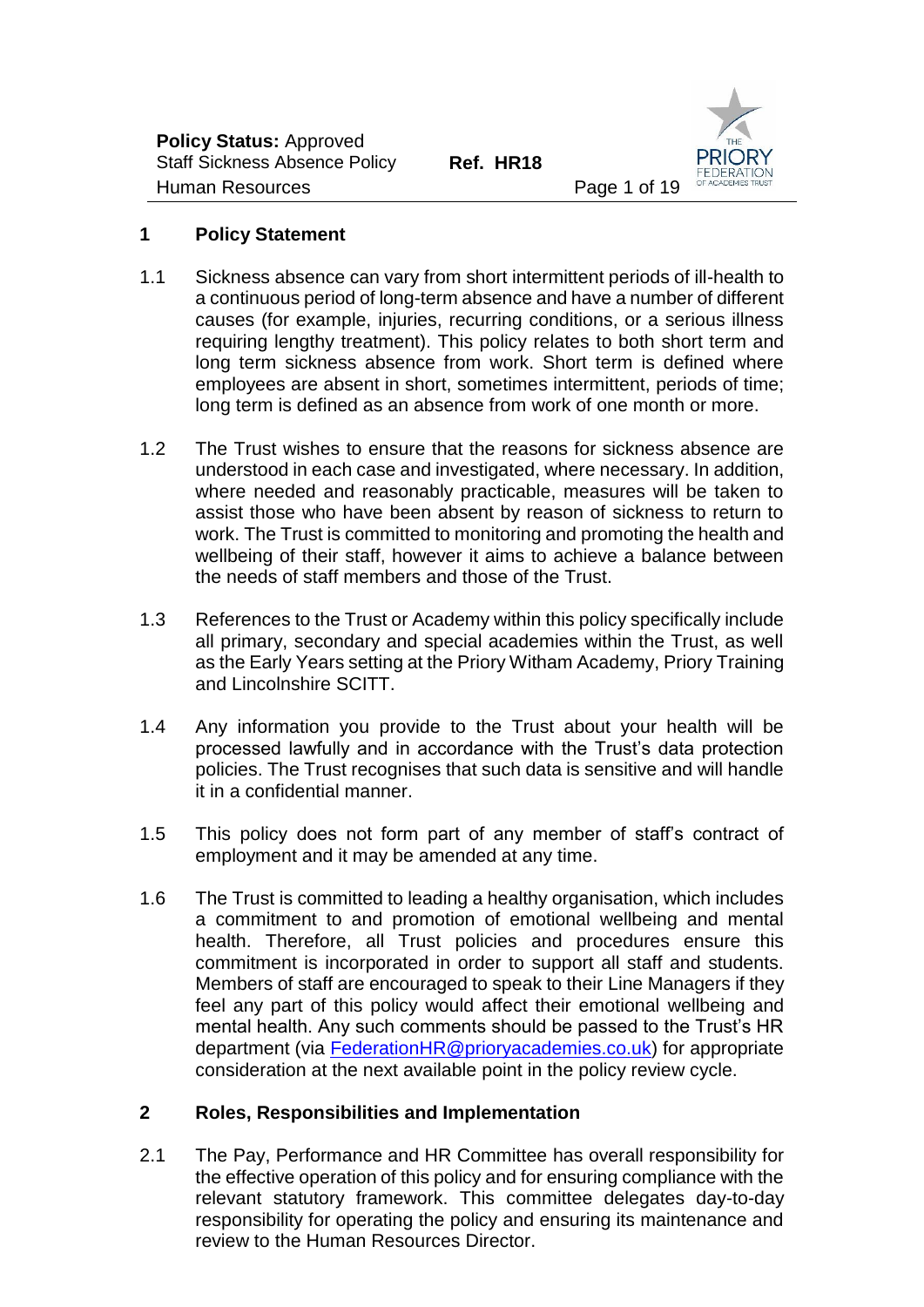

2.2 Leaders and Managers have a specific responsibility to ensure the fair application of this policy and all employee are responsible for supporting colleagues and ensuring its success.

#### **3 Aims**

3.1 To ensure that absence is managed in a consistent, supportive and effective way so that operational and service levels are maintained. This policy applies to all staff with a contract of employment and is in line with ACAS guidance.

# **4 Monitoring**

- 4.1 The Trust has a nominated person at each Academy who has responsibility for monitoring absence. For Federation staff the nominated person is the Senior HR Business Partner. The role of the nominated person is to:-
	- Ensure that all staff have access to this policy.
	- Ensure the absence reporting procedure is followed.
	- Ensure that the reason for absence is recorded in iTrent
	- Conduct return to work interviews where considered necessary.
	- Monitor absences, drawing the attention to the Head of Academy/Service Lead to any problems that develop or absences that are of concern.
- 4.2 The Head of Academy/Service Lead and/or the Human Resources Team will be informed by the nominated person or via iTrent notification if absence is a cause for concern or reaches an absence trigger point. The Head of Academy/Service Lead working closely with Human Resources Team will:-
	- Review the absence in question.
	- Explain any supportive measures to the staff member if relevant e.g. Counselling.
	- Consider whether to obtain a medical report from the employee's own GP/Medical Practitioner with employee's consent.
	- Consider a referral to the Trust's nominated Occupational Health Provider.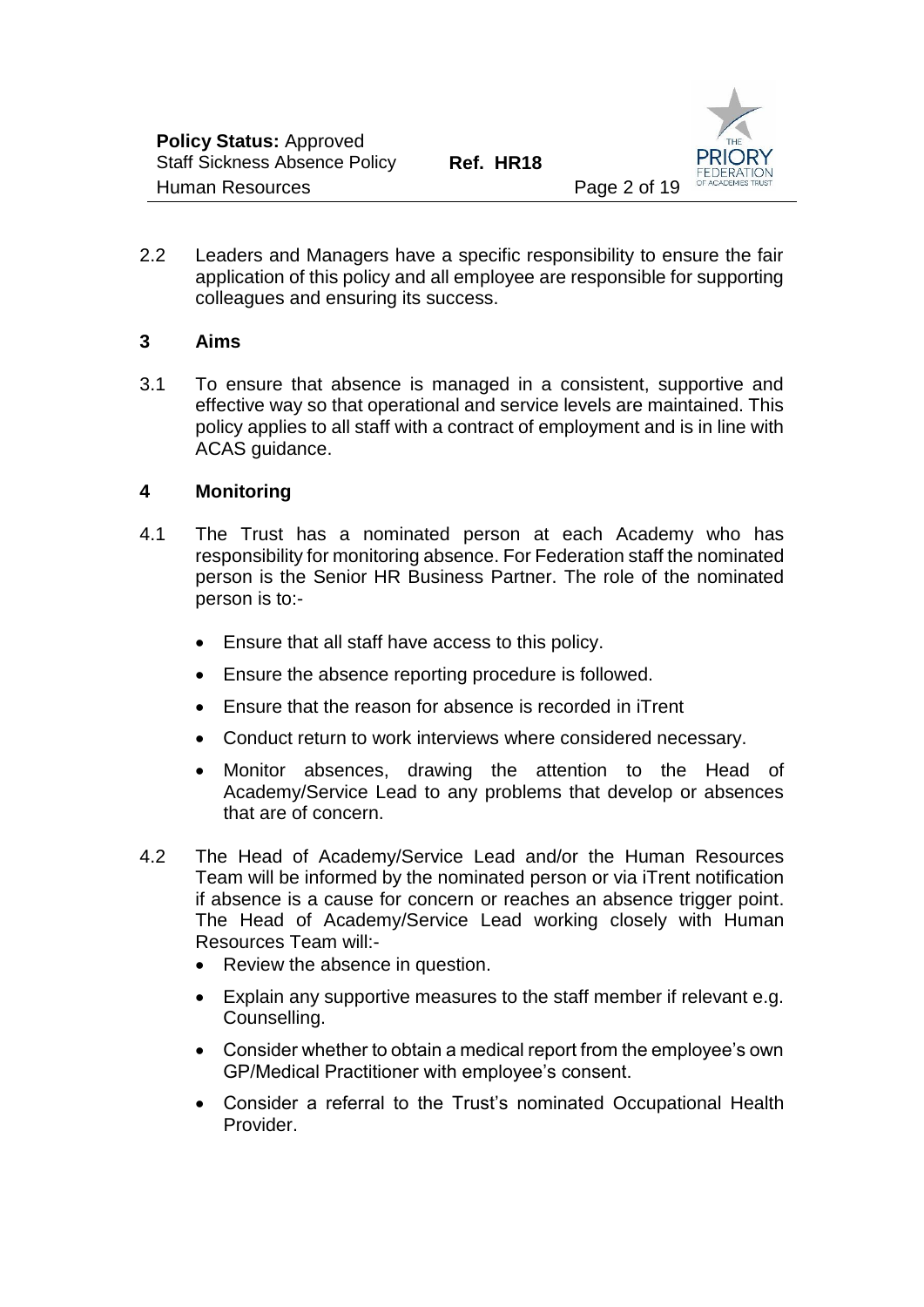

# **5 Trigger Points**

#### 5.1 **Short Term Trigger Points**

For managing short-term absence the Trust considers the following absences as a cause for concern. These are referred to as "trigger points":-

- 4 or more episodes of sickness absence in a rolling 12 month period for Support Staff, or in a 12 month period from 1<sup>st</sup> April for Teaching Staff and/or;
- 9 working days of sickness in a rolling 12 month period for Support Staff, or in a 12 month period from 1<sup>st</sup> April for Teaching Staff and/or;
- Where the number of absences in a short-term period warrants immediate action e.g. 3 episodes or 6 working days in 6 months.
- A pattern of absence which is causing concern e.g. regular Friday or Monday absences or absences regularly occurring on a particular day/week, absences pre or post annual leave, public holidays or payday.

Trigger points for employees who work fewer than 5 days a week will be calculated on a pro rata basis. The Head of Academy /Service Lead and/or the Human Resources Team will be informed by the nominated person or via iTrent notification if the absence reaches an absence trigger point or is a cause for concern.

#### 5.2 **Long Term Trigger Points**

For long term absence the trigger point for action is an absence from work for one month (or more) and/or where there is no prospect of a return to work in the near future.

#### **6 Disabilities**

- 6.1 The Trust are aware that sickness absence may result from a disability. At each stage of the sickness absence meetings procedure (set out in section 18 of this policy), particular consideration will be given to whether there are reasonable adjustments that could be made to the requirements of a job or other aspects of working arrangements that will provide support at work and/or assist a return to work.
- 6.2 If you consider that you are affected by a disability or any medical condition which affects your ability to undertake your work, you should inform the Human Resources Director.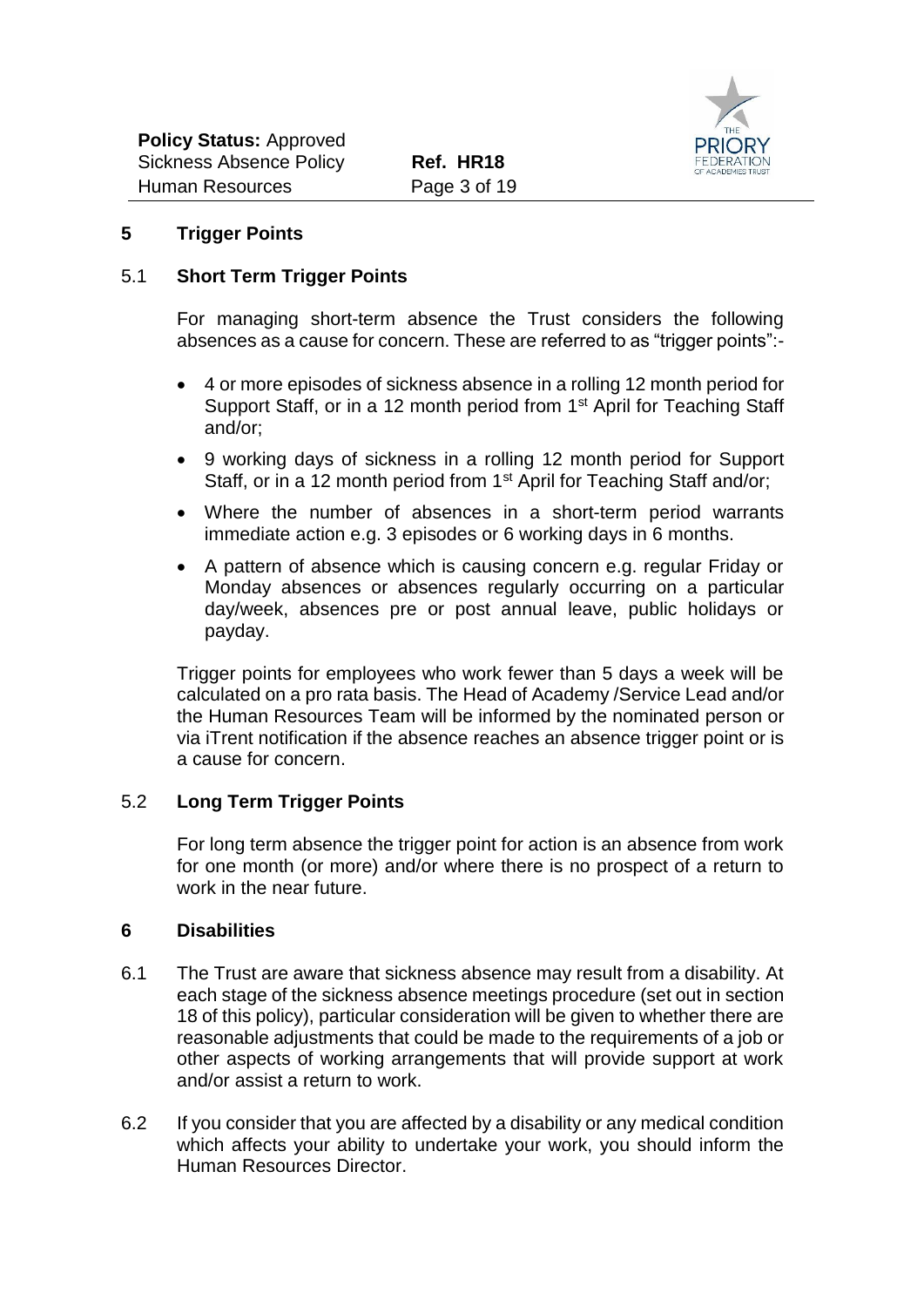

6.3 The Trust will also consider whether there are any reasonable adjustments required to be made to the process, for example for employees with a disability, in particular in relation to the Trigger Points identified at Clause 5.

# **7 Mental Health in the Workplace**

- 7.1 Line Managers should proactively look out for mental health conditions among their employees. If they perceive that an employee is in a state of emotional or psychological distress, they should reach out to them.
- 7.2 Additional reasonable adjustments that can be made for an employee who suffers from mental health conditions:
	- If an employee has work-related mental health conditions, the Line Manager should work with them to come up with a solution.
	- If the employee's mental health is being affected by collaborating with colleagues, following guidance from the Human Resources Team, managers should meet with the concerned employees.
	- The Line Manager can speak to Human Resources Team in regards to a referral to the Trust's counselling provider, if this is something that the employee would like to explore.

#### **8 Terminal Illnesses**

- 8.1 If an employee is off sick with a terminal illness, the Line Manager should inform the Human Resources Team as soon as possible.
- 8.2 The Human Resources Team can provide guidance to the Line Manager to pass onto the employee in regards to workplace and external financial support services.
- 8.3 It is important to find out the employees needs during this difficult time. Under the Human Rights Act 1998, the employee has the legal right to confidentiality on the matter, but the Line Manager can ask any of the below questions to assist in supporting any of the employee's needs:
	- the likely duration of the absence
	- the likely effect health conditions may have on the employee return to work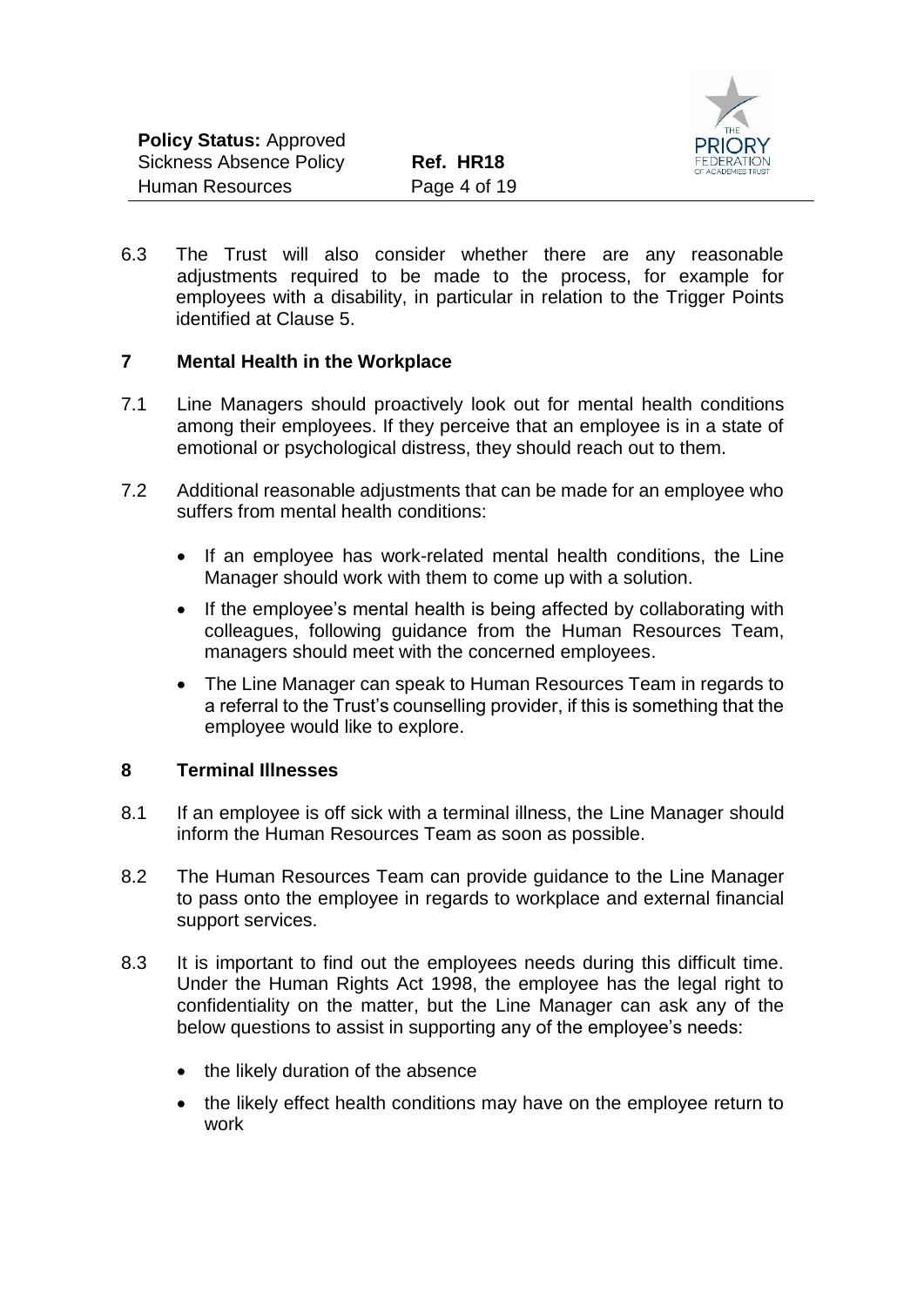

- the likely duration of any health conditions that may affect the individual's ability to carry out their role.
- whether there are any adjustments needed in the workplace to help overcome any disadvantages the individual may suffer as a result of health conditions.
- the likely duration of any adjustments
- the potential impact of health conditions on performance and/or attendance
- the potential impact of health conditions on health and safety
- if the individual will be unable to carry out their role for some time, whether the individual could carry out alternative roles within your Academy.

# **9 Sickness absence reporting procedure**

- 9.1 If the employee is taken ill or injured while at work the employee should immediately report this to their Line Manager.
- 9.2 If the employee cannot attend work because they are ill or injured they should follow their Academy/settings internal absence reporting procedure to report the absence. The following details should be provided:
	- The nature of your illness or injury.
	- The expected length of your absence from work.
	- Contact details.
	- Any outstanding or urgent work that requires attention.
- 9.3 It is important that the employee reports the absence information by telephone. It is not acceptable to text or email. If the employee's Line Manager is unavailable, the employee should telephone the Head of Academy's PA/Academy Administrator at the Academy where the employee works or the Human Resources Team. The Trust expects employees to make contact personally (not a spouse/family member/friend) unless there are exceptional circumstances (e.g. admittance to hospital).
- 9.4 Managers should ensure that:
	- Any sickness absence that is notified to them is recorded and reported to the nominated person.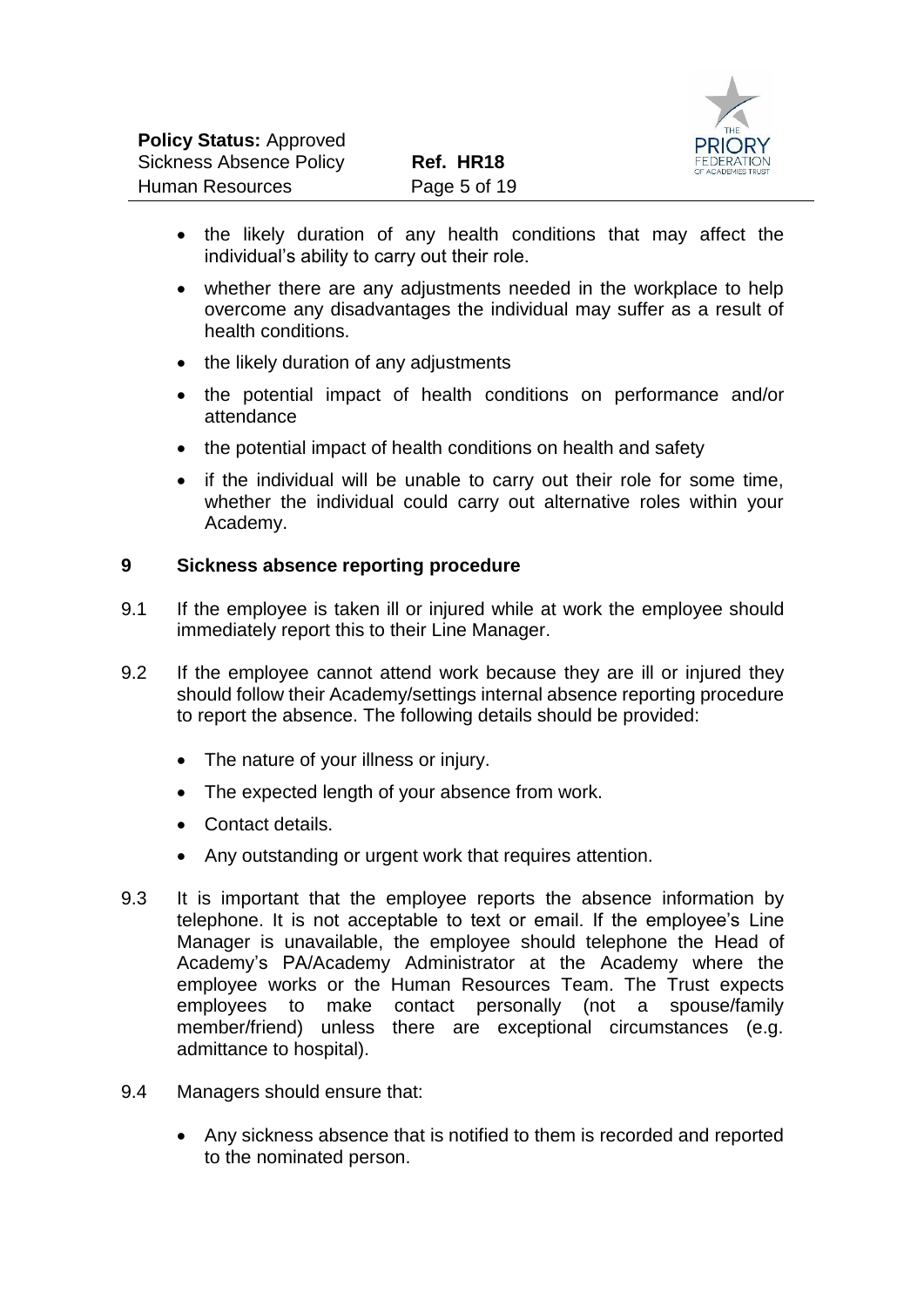

- Arrangements are made, where necessary, to cover work and to inform colleagues (while maintaining confidentiality).
- 9.5 The employee should expect to be contacted during their absence by the their Line Manager or the Human Resources Team who will enquire about the employee's health and be advised, if possible, as to the employee's expected return date.
- 9.6 Where applicable, if the employee is ill or injured during a period of prearranged annual leave, the employee may elect to treat the days of incapacity as sickness absence instead of annual leave. The employee must inform their Line Manager of their incapacity and its likely duration as soon as possible, even if they are abroad. The employee will not receive occupational sick pay unless they are able to provide a medical certificate or other evidence of incapacity at their own expense for the full period of incapacity.

# **10 Evidence of Incapacity**

- 10.1 For sickness absence of up to 7 calendar days, the employee must complete a self-certification form which will be sent to their work email and is available on their iTrent employee self service.
- 10.2 For absence of more than 7 calendar days the employee must obtain a certificate from their doctor (a "Statement of Fitness for Work") stating that they are not fit for work and the reason(s) why. This should be forwarded to the employee's Line Manager/Academy PA/Administrator as soon as possible. If the employee's absence continues, further medical certificates must be provided to cover the whole period of absence. In some circumstances the Trust may ask the employee to provide a certificate from their doctor during absences shorter than 7 days. During the first 7 days, failure to provide such certification of absence will not affect the employee's entitlement to statutory sick pay but the Trust may withhold additional sick pay due.
- 10.3 If the employee's doctor provides a certificate stating that they "may be fit for work", the employee should inform their Line Manager or the Human Resources Team immediately. The Trust will discuss with the employee any additional measures that may be needed to facilitate their return to work, taking account of the doctor's advice. This may take place at a return to work interview (see paragraph 16). If appropriate measures cannot be taken, the employee will remain on sick leave and the Trust will set a date to review the situation.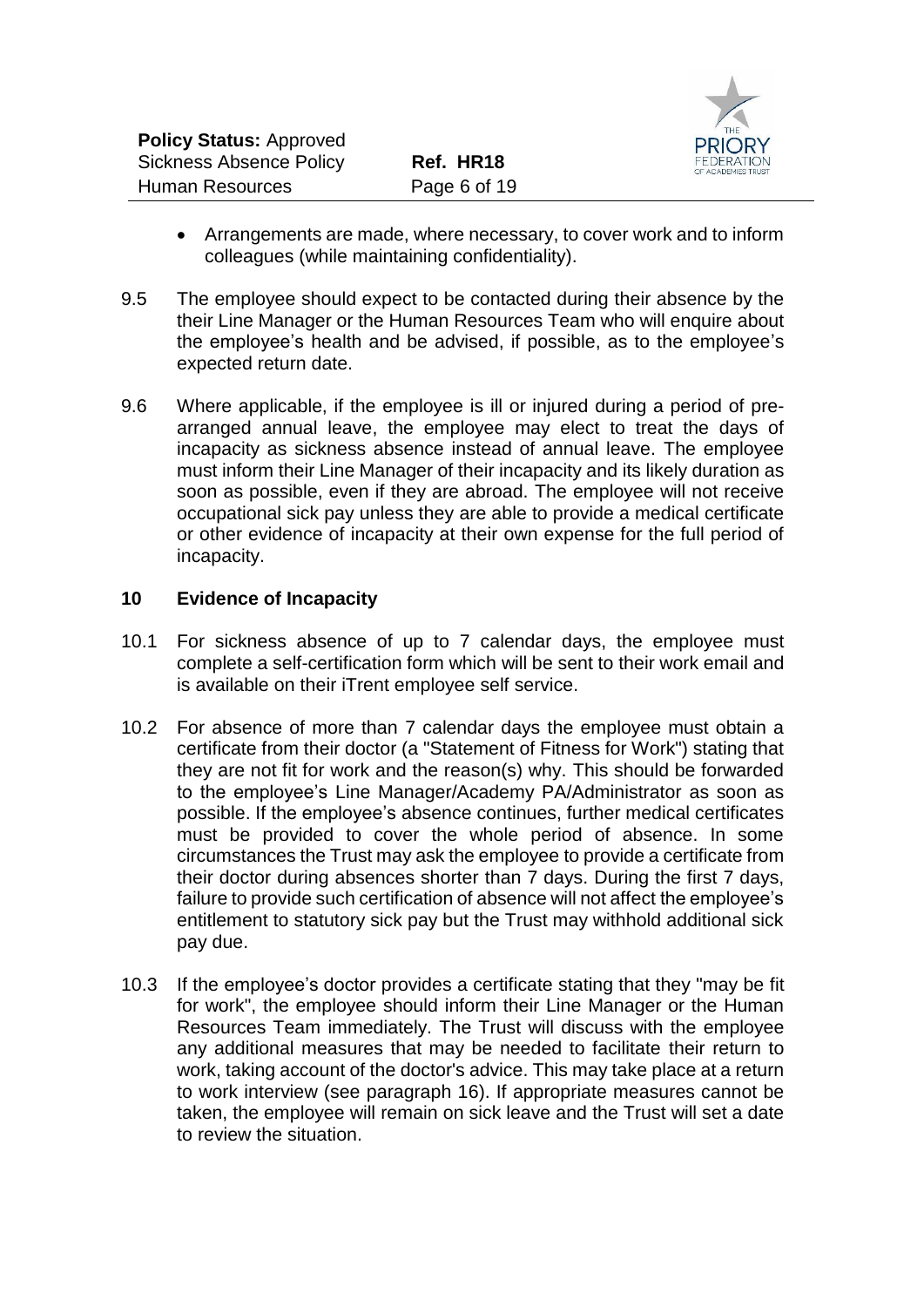

10.4 If the employee is undergoing a cosmetic surgery or procedure, for which they will be absent from work, any entitlement to sick pay will be subject to receipt of satisfactory medical evidence. This medical evidence will need to be in in the form of a report from the employee's doctor or a specialist confirming that the employee is undergoing the procedure on medical advice. In these circumstances, the correct procedure for reporting and certifying absence must be followed and a return to work interview will be carried out upon the employee's return to work. Otherwise, the employee may be required to take annual leave for any absence related to a purely elective procedure, or opt to have the procedure during the school break.

# **11 Unauthorised Absence**

- 11.1 Cases of unauthorised absence will be dealt with under the Trust's Staff Disciplinary Policy.
- 11.2 Absence that has not been notified according to the sickness absence reporting procedure will be treated as unauthorised absence.
- 11.3 If the employee does not report for work and has not telephoned their Line Manager or Head of Academy's PA/Academy Administrator or Human Resources Team to explain the reason for their absence, the Trust will try to contact the employee by telephone, and in writing if necessary. This should not be treated as a substitute for reporting sickness absence.

#### **12 Sick Pay**

- 12.1 The employee should refer to their contract for details of the sick pay to which they are entitled.
- 12.2 Sick pay will include, where appropriate, Statutory Sick Pay (SSP), and will not exceed full pay.
- 12.3 If a period of sickness absence is, or appears to be, occasioned by actionable negligence, nuisance or breach of any statutory duty on the part of a third party, in respect of which damages are or may be recoverable, the employee must immediately notify the Human Resources Team of that fact and of any claim, compromise, settlement or judgment made or awarded in connection with it and all relevant particulars that The Trust may reasonably require. If The Trust require you to do so, you must cooperate in any related legal proceedings and refund to us that part of any damages or compensation you recover that relates to lost earnings for the period of sickness absence as The Trust may reasonably determine, less any costs you incurred in connection with the recovery of such damages or compensation, provided that the amount to be refunded to us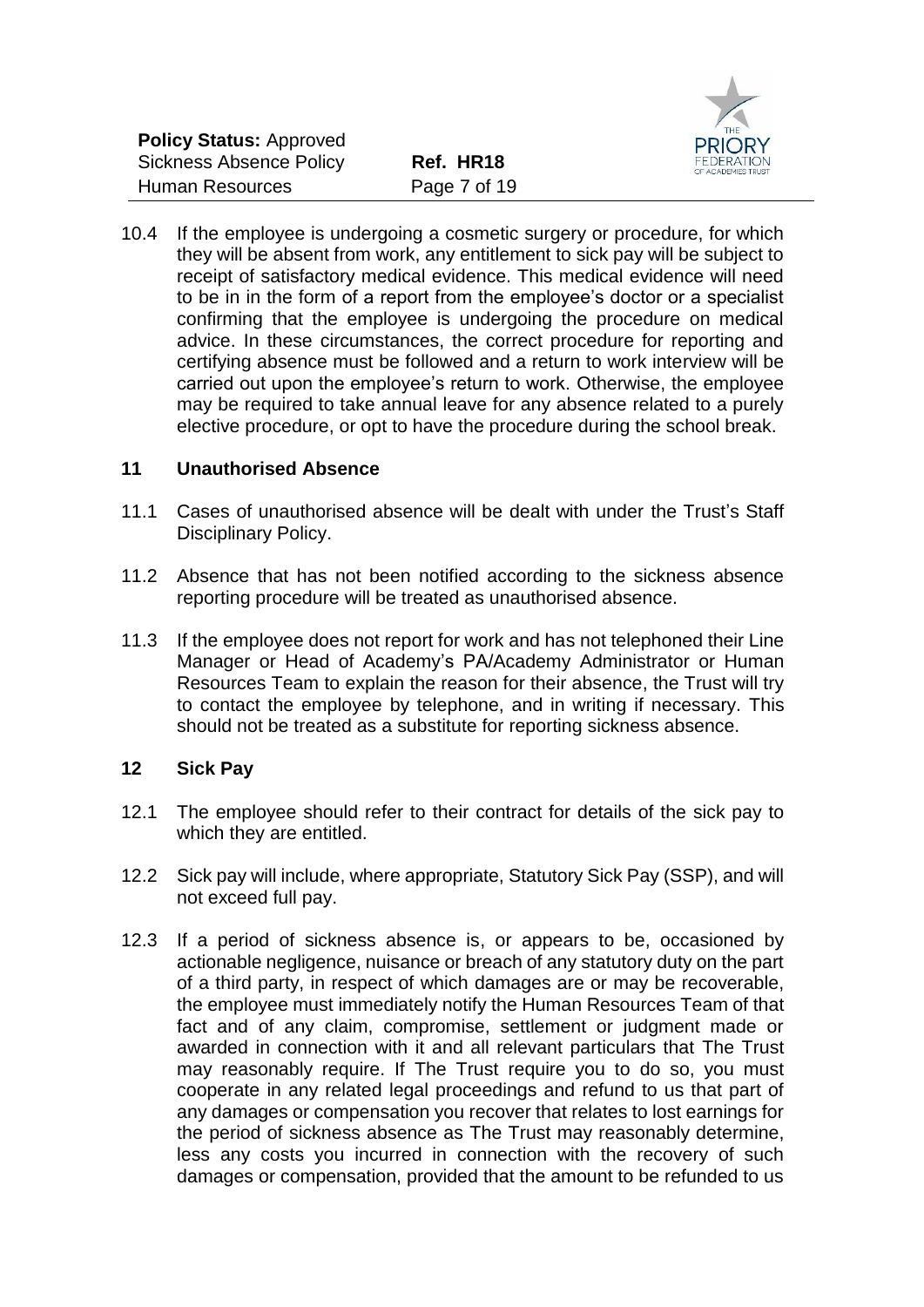



shall not exceed the total amount The Trust paid to you in respect of the period of sickness absence.

12.4 Provided employees have followed the correct procedures they will be entitled to receive an allowance in accordance with the following scales:-

#### Teaching Staff

| During the first year of service             | Full Pay for 25 working days and, after<br>completing four calendar months<br>service half pay for 50 working days. |  |
|----------------------------------------------|---------------------------------------------------------------------------------------------------------------------|--|
| During the second year of service            | Full pay for 50 working days, and half<br>pay for 50 working days.                                                  |  |
| During the third year of service             | Full pay for 75 working days, and half<br>pay for 75 working days.                                                  |  |
| the fourth and successive<br>During<br>years | Full pay for 100 working days, and half<br>pay for 100 working days.                                                |  |

#### Support Staff

| During the first year of service     | 1 month full pay and (after completing  |
|--------------------------------------|-----------------------------------------|
|                                      | four months service) two months half    |
|                                      | pay.                                    |
| During the second year of service    | 2 months full pay, and two months half  |
|                                      | pay.                                    |
| During the third year of service     | 4 months full pay, and four months half |
|                                      | pay.                                    |
| During the fourth and fifth year of  | 5 months full pay, and five months half |
| service                              | pay.                                    |
| During the sixth and successive year | 6 months full pay, and six months half  |
|                                      | pay.                                    |

Please note that for occupational sick pay entitlement record purposes '1 month' shall be deemed to be equivalent to 26 working days, Saturday being reckoned in all cases as a working day.

#### **13 Calculation of Sick Leave and Sick Pay**

#### 13.1 **Teaching Staff**

For the purpose of calculating entitlement to sick leave, the year shall be deemed to begin on 1st April of each year and end on 31st March of the following year. In the case of a teacher whose service commences after 1<sup>st</sup> April, such service shall be deemed, for the purpose of this scheme, to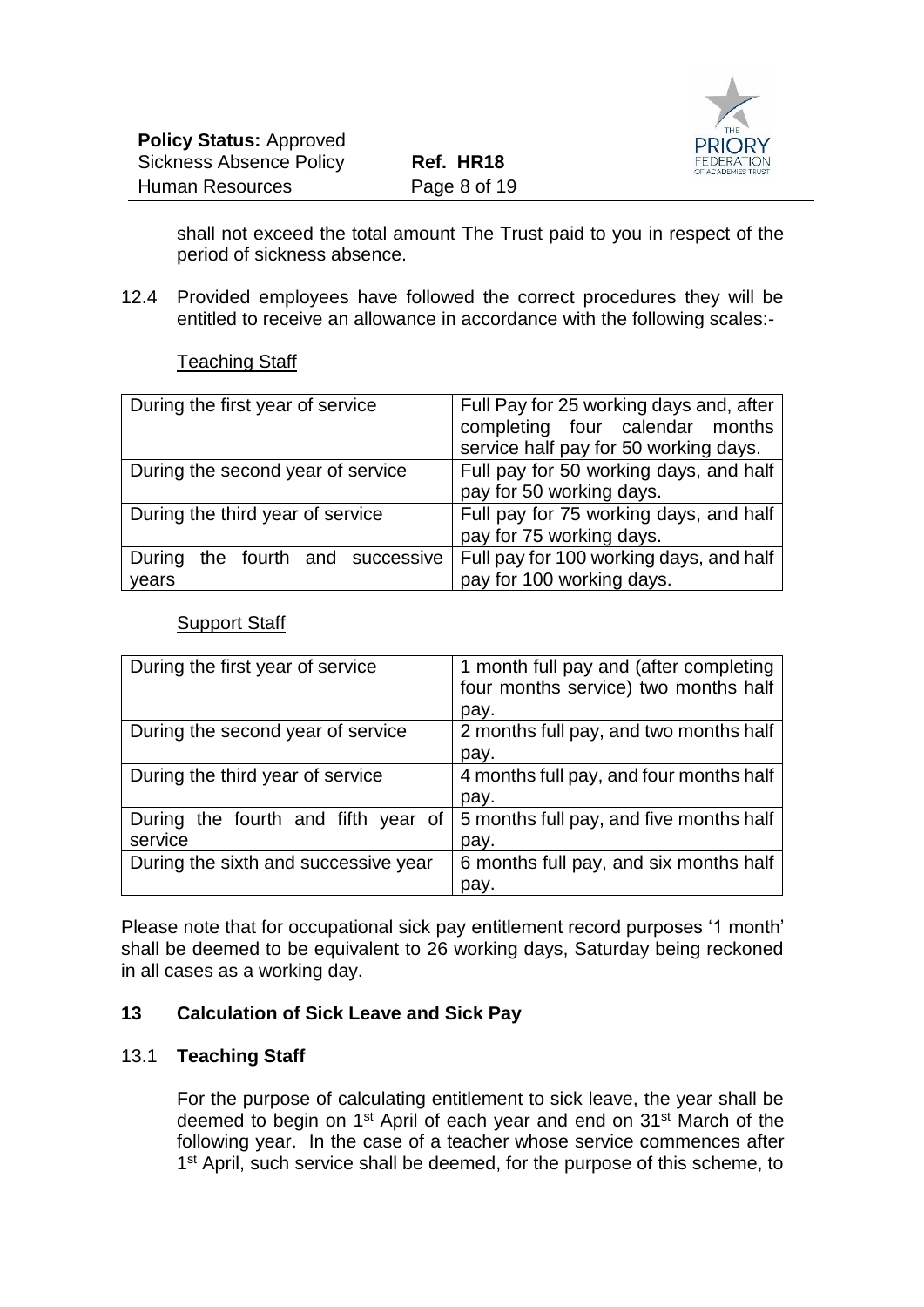

have commenced on the preceding 1<sup>st</sup> April, subject to the completion of four calendar months' actual service before half-pay can be claimed. In the case of a teacher who is absent owing to illness on 31<sup>st</sup> March of any year, such a teacher shall not begin the new entitlement to sick leave in respect of the following year until they have resumed teaching duties, the period from 1st April until the return to duties being deemed to be part of the preceding year for the purpose of this scheme. In the case of a teacher transferred from the service of another authority or grant maintained school, any sick pay paid during the current year by the previous employer shall be taken into account in calculating the amount and duration of sick pay payable by the Trust.

For sickness purposes, two half days shall be deemed to be equivalent to one working day. Whilst sickness during Trust holidays will not affect the period of entitlement to sick leave, it will be relevant so far as deduction of benefit is concerned. Thus the rate of pay applicable in respect of sickness during closure of the Trust is the rate applicable on the last day before the closure. Where teachers are ill immediately preceding the Trust's holiday and:

- Are on full sick pay they will continue on full sick pay, but the closure period is not counted against their above entitlement.
- Are on half sick pay they will continue on half sick pay, but the closure period is not counted against their entitlement.
- Have exhausted sick pay entitlement and are not receiving any pay this will continue.

Where teachers are either on half pay or are not receiving pay they may be put back on full pay by the procedure below.

When teachers have been ill immediately preceding an Academy closure period and their doctor declares them fit to return to work during that period, they will receive full pay from that date, provided they return to work on the first day after that period of closure.

#### 13.2 **Support Staff**

The rate of allowance, and the period for which it will be paid in respect of any absence, will be calculated by deducting from the period of allowance appropriate to service on the first day of absence the aggregate of the periods of absence, during the 12 months immediately preceding the first day of absence. In aggregating the periods of absence no account will be taken of any unpaid absence on sick leave.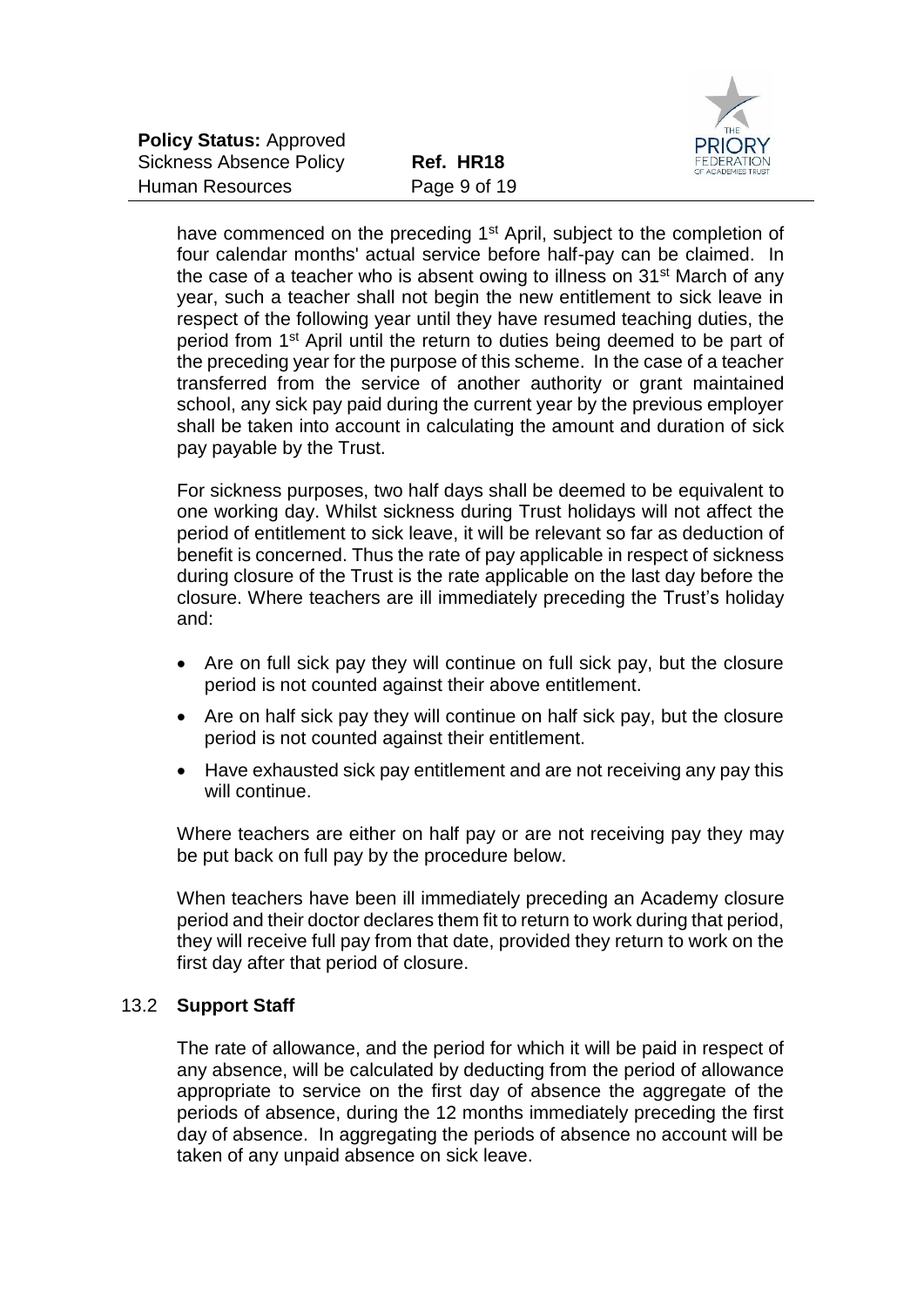

#### 13.3 **Teaching and Support Staff**

The following conditions are applicable to both categories of staff:

Sick pay will be paid less any SSP or state benefits to which employees may be entitled as a result of their sickness, whether or not they have taken the necessary steps to obtain them.

Where half pay plus benefits exceeds full pay, employees will remain on full pay less benefits.

In the event of employees being given notice of the termination of their contract without returning to work on the ground of permanent incapacity or for some other reason, they will receive full pay for the notice period with deductions as set out above.

Deductions equivalent to those set out above shall be made from the sick pay of an employee who is a married woman or a widow and has elected to pay reduced contributions under the terms of the Social Security Act 1973, provided that, where a widow is in receipt of a widow's or widowed mother's allowance or widow's pension, regard shall be made in calculating the amount of sick pay only to such part of the national insurance benefit receivable as is in excess of the amount received by the employee from the Department of Social Security in weeks of full normal employment.

From 6 April 1983, in accordance with the terms of the Social Security and Housing Benefits Act 1982, widows and married women exercising such a right shall be entitled to receive SSP.

If employees have been in contact with someone who is suffering from an infectious disease they must notify the Trust and, if required, take such precautions as may be prescribed provided that, if in the opinion of the approved medical practitioner, it is considered inadvisable. Notwithstanding such precautions for them to attend duty, full pay shall be allowed during any enforced absence from duty, such pay being sick pay. This provision will also apply where, in the opinion of an approved medical practitioner, it is inadvisable for employees to attend duty for precautionary reasons due to infectious disease in the workplace. The period of absence under this paragraph shall not be reckoned against their entitlement to sick leave stated above. Such absences are reckonable for entitlement to SSP

Where absence is attested by an approved medical practitioner to be due to pulmonary tuberculosis and the employee carries out an approved course of treatment, full salary shall be paid in respect of the first twelve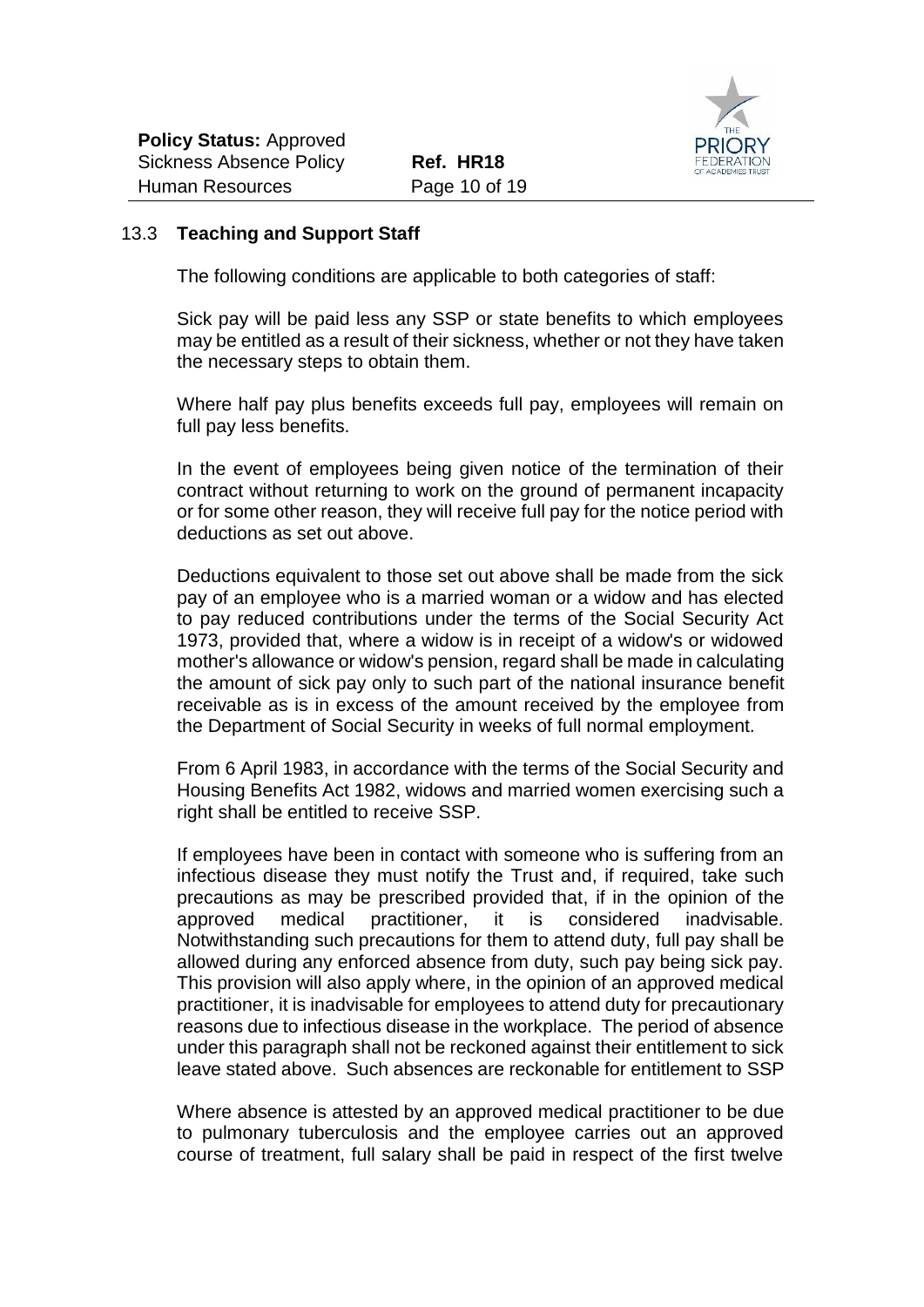

months of the period of absence after attestation and further full or half pay shall be allowed at the discretion of the Trust.

If absence is occasioned by the actionable negligence of a third party in respect of which damages are recoverable, employees shall advise the Trust forthwith. The Trust will require individuals to refund a sum equal to the aggregate of sick pay paid to them during the period of disability or such part thereof as is deemed appropriate but not exceeding the amount of the damages recovered. In the event of the claim for damages being settled on a proportionate basis, the Trust will require full details and will determine the actual proportion of sick pay to be refunded by individual employees.

Where employees become ill during the school closure they must report this sickness in the usual way, so that SSP can be paid where applicable.

If the Trust is of the opinion that the disability which has caused an employee absence from work is due to their own misconduct, or have been guilty of conduct prejudicial to their recovery, the payment of any sick pay under the scheme may be suspended by The Trust. Employees will be told the reason for this and have a right of appeal to the Appeals Committee.

Sick pay shall not be paid in the case of an accident due to active participation in sport as a profession unless the Trust, by resolution, decides otherwise, though SSP may be payable.

#### **14 Keeping in contact during sickness absence**

14.1 If the employee is absent on sick leave the employee should expect to be contacted from time to time by their Academy PA/Administrator, Line Manager and/or the Human Resources Team in order to discuss their wellbeing, expected length of continued absence from work and any work that requires attention. If an employee is absent due to sickness for more than 5 working days, the below table indicates the Trust's 'Keeping in Touch' procedure. This may be amended in individual cases.

| days | 5 working days to 10 working Academy PA/Administrator or Line<br>Manager will conduct a welfare call to<br>the employee    |
|------|----------------------------------------------------------------------------------------------------------------------------|
| days | 10 working days to 20 working   Academy PA/Administrator or Line<br>Manager will conduct a welfare call to<br>the employee |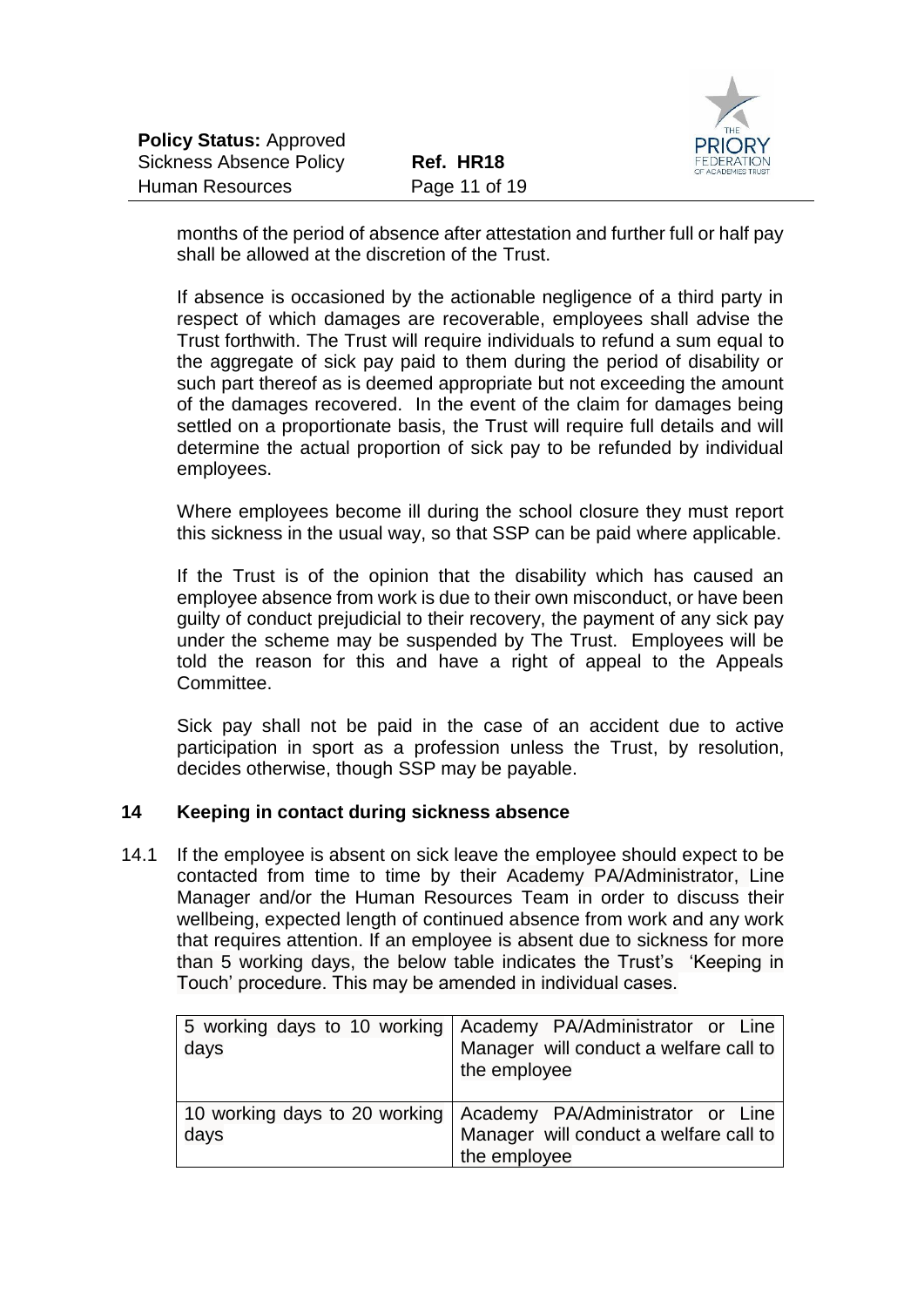| days | 20 working days to 25 working   Human Resources Team will be in<br>touch to arrange a welfare home visit, $ $<br>l if required |
|------|--------------------------------------------------------------------------------------------------------------------------------|

14.2 If the employee has any concerns while absent on sick leave, whether about the reason for their absence or their ability to return to work, they should feel free to contact their Line Manager and/or Human Resources Team at any time.

# **15 Medical examinations**

- 15.1 The Trust may, at any time in operating this policy, ask the employee to consent to a medical examination by its Occupational Health Advisor and/or a Doctor nominated by the Trust (at the Trusts expense).
- 15.2 Alternatively the employee may be asked to consent to the Trust obtaining a medical report from the employee's own Medical Practitioner at the Trust's expense.
- 15.3 Employees will be asked to agree that any report produced in connection with any such examination may be disclosed to the Trust and that the Trust may discuss the contents of the report with its advisers and the relevant Doctor.

#### **16 Return-to-work interviews**

- 16.1 If the employee has been absent on sick leave, the Trust may arrange, if deemed necessary, for them to have a return-to-work interview with the nominated person or the Human Resources Team. Return to Work forms will be completed for everyone and uploaded to iTrent even if an interview is not required.
- 16.2 A return-to-work interview should be booked within 7 days of the employees return. Exemptions to not completing the return to work interview or form within 7 days may include the employees part-time working pattern or Academy holidays. These exemptions should be noted on the Return to Work form.
- 16.3 A return-to-work interview enables the Trust to confirm the details of the employee's absence. It also gives the employee the opportunity to raise any concerns or questions they may have, and to bring any relevant matters to the Trust's attention.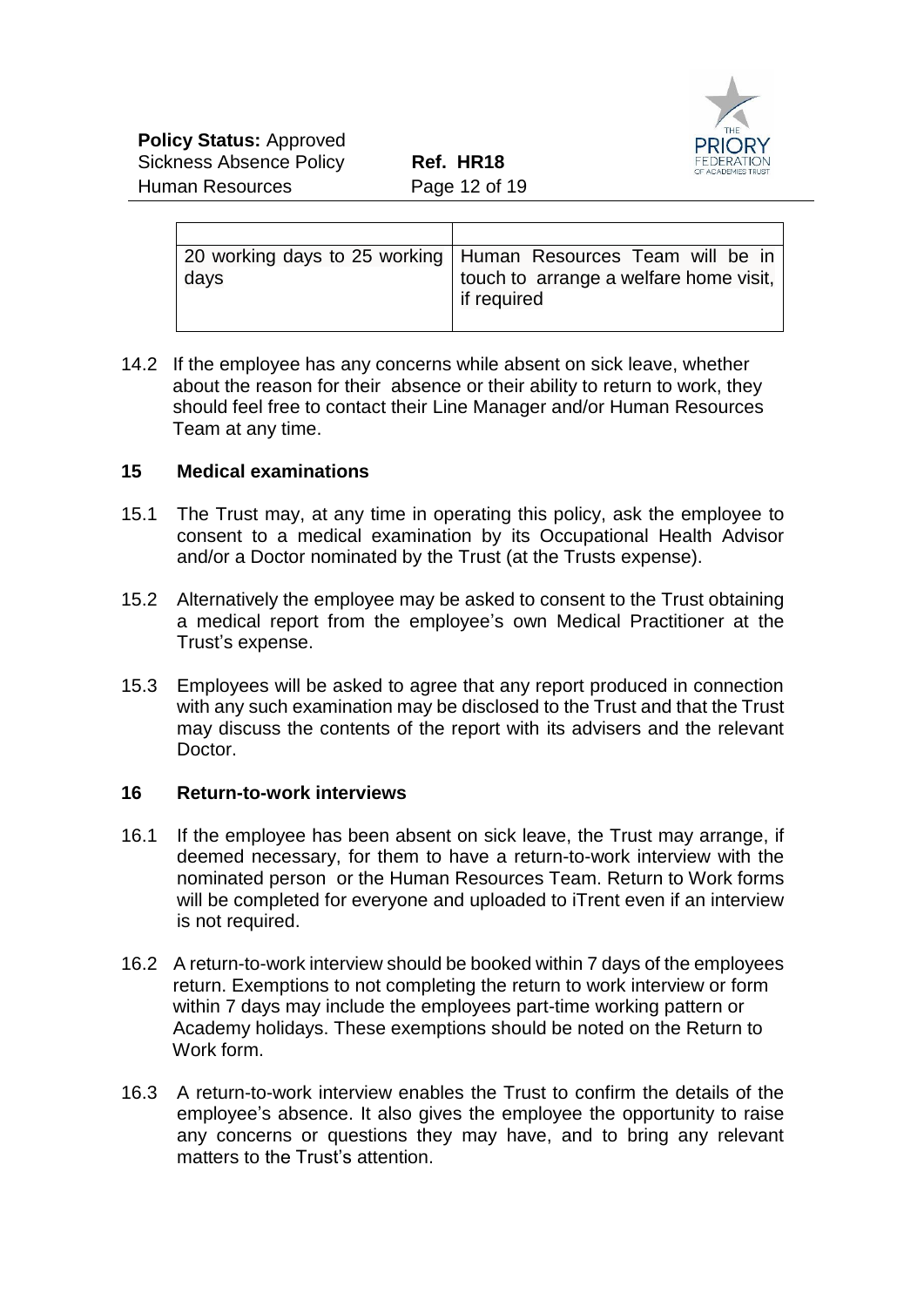

16.4 Where an employee's doctor has provided a certificate stating that they "may be fit for work" The Trust will usually hold a return-to-work interview to discuss any additional measures that may be needed to facilitate the employee's return to work, taking account of their doctor's advice.

#### **17 Returning to work from long-term sickness absence**

- 17.1 The Trust is committed to helping members of staff return to work from long-term sickness absence. As part of the sickness absence meetings procedure (see paragraph 18), the Trust will, where appropriate and possible, support returns to work by:
	- Obtaining medical advice:
	- Making reasonable adjustments to the workplace, working practices and working hours;
	- Considering redeployment; and/or
	- Agreeing a return to work programme with everyone affected.
- 17.2 If the employee is unable to return to work in the longer term, the Trust will consider whether they are entitled to any benefits under their contract.

#### **18 Sickness absence meetings procedure**

- 18.1 The Trust may apply this procedure whenever it considers it necessary, including, for example, if the employee:
	- Has been absent due to illness on a number of occasions;
	- Has discussed matters at a return to work interview that require investigation; and/or
	- Has been absent for more than one month.
- 18.2 Unless it is impractical to do so, The Trust will give the employee seven days written notice of the date, time and place of a sickness absence meeting. The Trust will put any concerns about the employee's sickness absence and the basis for those concerns in writing or otherwise advise why the meeting is being called. A reasonable opportunity for the employee to consider this information before a meeting will be provided.
- 18.3 The meeting will be conducted by the employee's Line Manager and/or Human Resources Team. The employee may bring a companion with them to the meeting (see paragraph 19).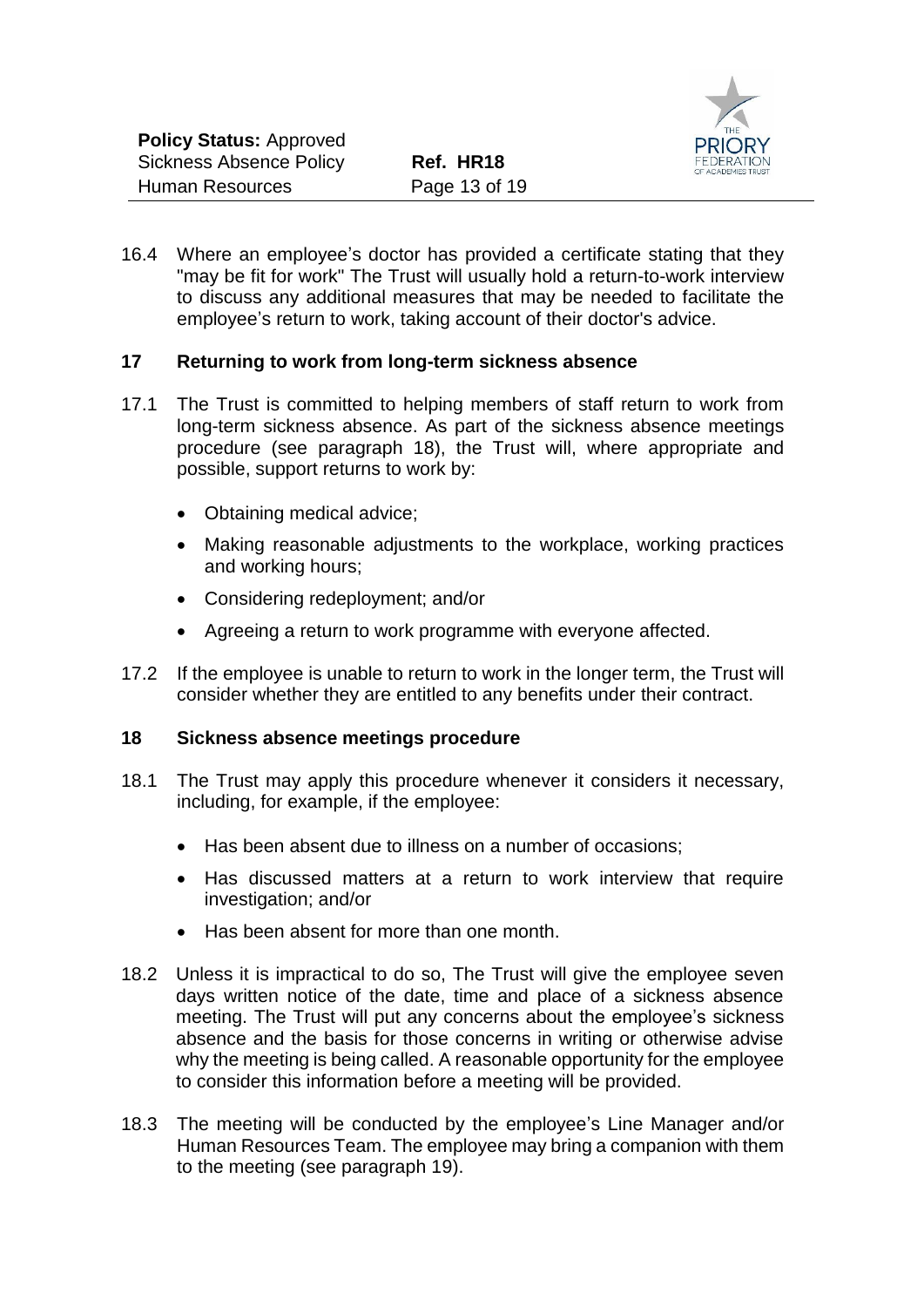

- 18.4 The employee must take all reasonable steps to attend a meeting. Failure to do so without good reason may be treated as misconduct. If the employee or their companion are unable to attend at the time specified they should immediately inform their Line Manager or the Human Resources Team who will seek to agree an alternative time.
- 18.5 A meeting may be adjourned if the employee's Line Manager or the Human Resources Team is awaiting receipt of information, needs to gather any further information or give consideration to matters discussed at a previous meeting. The employee will be given a reasonable opportunity to consider any new information obtained before the meeting is reconvened.
- 18.6 Confirmation of any decision made at a meeting, the reasons for it, and of the right of appeal will be given to the employee in writing within seven days of a sickness absence meeting (unless this time scale is not practicable, in which case it will be provided as soon as is practicable).
- 18.7 If, at any time, the employee's Line Manager or the Human Resources Director considers that the employee has taken or is taking sickness absence when they are not unwell, they may refer matters to be dealt with under the Trust's Staff Disciplinary Policy.

#### **19 Right to be accompanied at meetings**

- 19.1 The employee may bring a companion to any meeting or appeal meeting under this procedure.
- 19.2 The employee's companion may be either a recognised Trade Union Representative, a work colleague or, at the Trust's discretion, a family member or friend (see below 19.4). Their identity must be confirmed to the manager conducting the meeting, in good time before it takes place.
- 19.3 Members of staff are allowed reasonable time off from duties without loss of pay to act as a companion. However, they are not obliged to act as a companion and may decline a request if they so wish.
- 19.4 The Trust may, at its discretion permit a companion who is not a member of staff or Trade Union Representative (for example a family member) where this will help overcome particular difficulties caused by a disability, or in understanding English.
- 19.5 A companion may make representations, ask questions, and sum up the employee's position, but will not be allowed to answer questions on the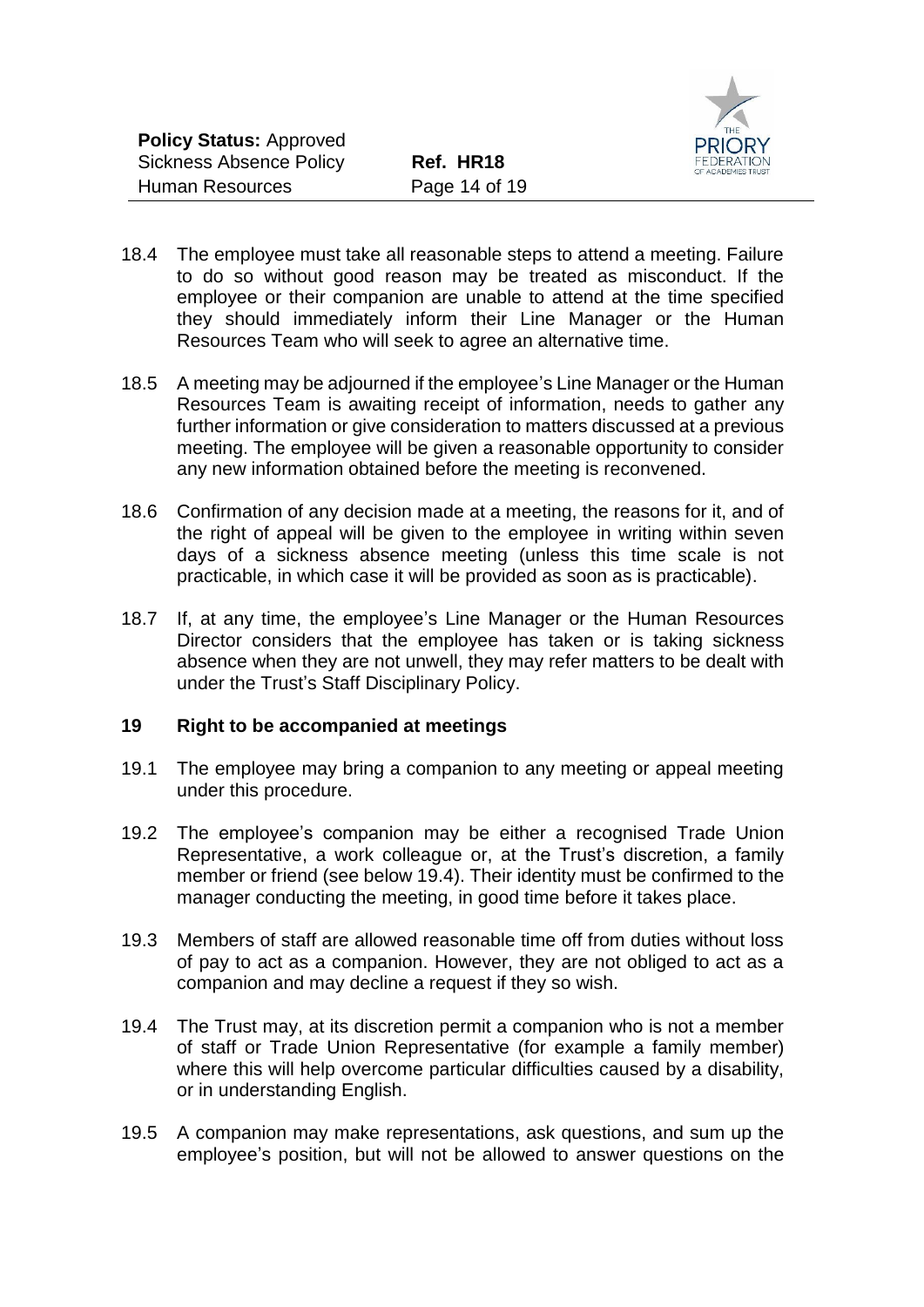

employee's behalf. The employee may confer privately with their companion at any time during a meeting.

#### **20 Stage 1: first sickness absence meeting**

- 20.1 This will follow the procedure set out in paragraphs 18 and 19 on the arrangements for and right to be accompanied at sickness absence meetings.
- 20.2 The purposes of a first sickness absence meeting may include:
	- Discussing the reasons for absence;
	- Where the employee is on long-term sickness absence, determining how long the absence is likely to last;
	- Where the employee has been absent on a number of occasions, determining the likelihood of further absences;
	- Considering whether medical advice is required;
	- Considering what, if any, measures might improve their health and/or attendance;
	- Agreeing a way forward, action that will be taken and a time-scale for review (not usually longer than 6 months or if the employee meets absence trigger criteria again) and/or a further meeting under the sickness absence procedure.

#### **21 Stage 2: further sickness absence meeting(s)**

- 21.1 Depending on the matters discussed at the first stage of the sickness absence procedure, a further meeting or meetings may be necessary. Arrangements for meetings under the second stage of the sickness absence procedure will follow the procedure set out in paragraphs 18 and 19 on the arrangements for and right to be accompanied at sickness absence meetings.
- 21.2 The purposes of further meeting(s) may include:
	- Discussing the reasons for and impact of the employee's ongoing absence(s);
	- Where the employee is on long-term sickness absence, discussing how long their absence is likely to last;
	- Where the employee has been absent on a number of occasions, discussing the likelihood of further absences;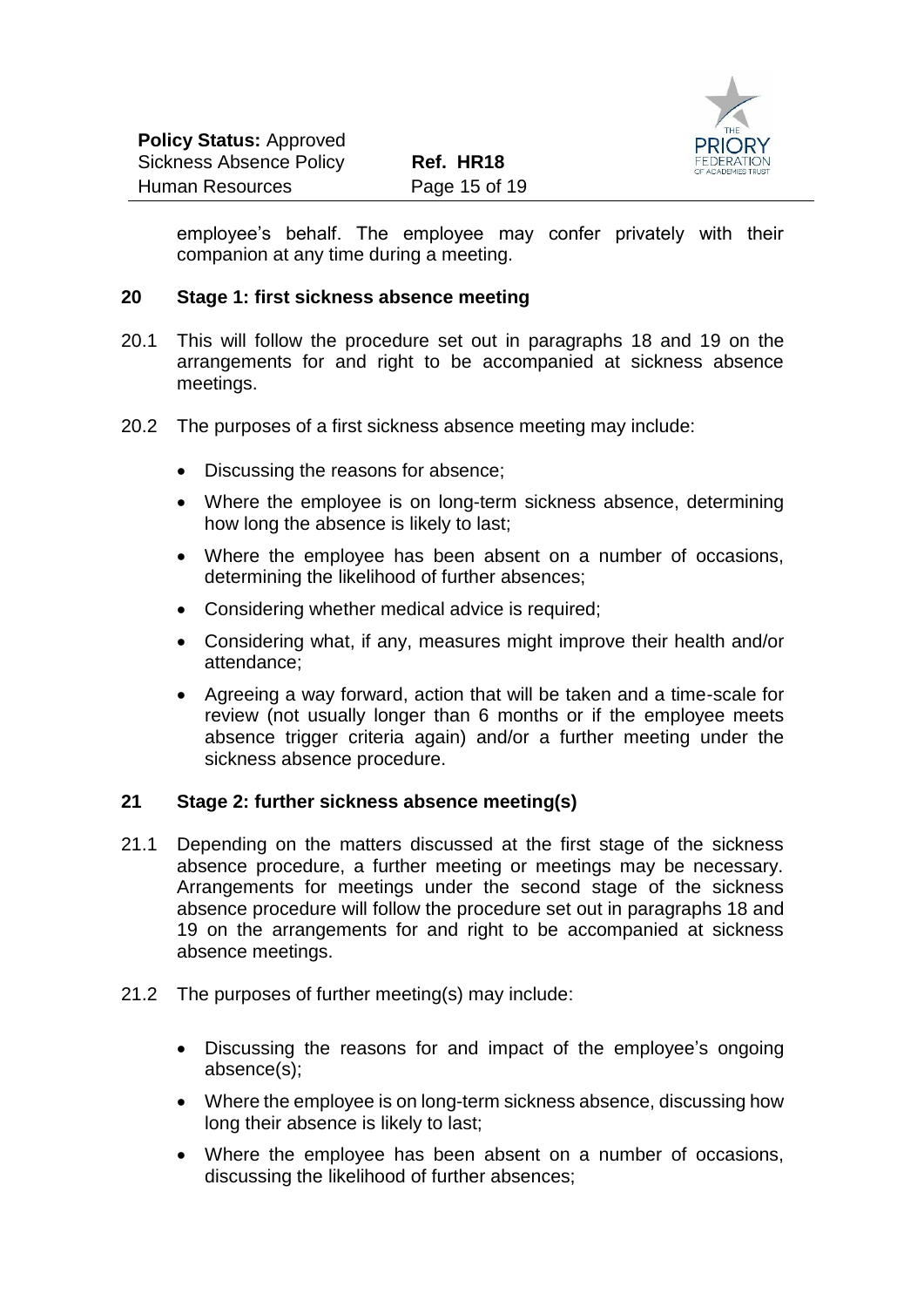

- If it has not been obtained, considering whether medical advice is required. If it has been obtained, considering the advice that has been given and whether further advice is required;
- Considering the employee's ability to return to/remain in their job in view both of capabilities and the Trust's business needs and any adjustments that can reasonably be made to the employee's job to enable them to do so;
- Considering possible redeployment opportunities and whether any adjustments can reasonably be made to assist in redeployment;
- Where the employee is able to return from long-term sick leave, whether to their job or a redeployed job, agreeing a return to work programme;
- If it is considered that the employee is unlikely to be able to return to work from long-term absence, whether there are any benefits for which they should be considered including ill-health retirement, subject to the rules of the relevant scheme;
- Agreeing a way forward, action that will be taken and a time-scale for review and/or a further meeting(s) (not usually longer than 6 months or if the employee meets absence trigger criteria again). This may, depending on steps the Trust has already taken, include warning the employee that they are at risk of dismissal.

#### **22 Stage 3: final sickness absence meeting**

- 22.1 Where the employee has been warned that they are at risk of dismissal, the Trust may invite them to a meeting under the third stage of the sickness absence procedure. Arrangements for this meeting will follow the procedure set out in paragraphs 18 and 19 on the arrangements for and right to be accompanied at sickness absence meetings.
- 22.2 The purposes of the meeting will be:
	- To review the meetings that have taken place and matters discussed with the employee.
	- Where the employee remains on long-term sickness absence, to consider whether there have been any changes since the last meeting under stage two of the procedure, either as regards to possible return to work or opportunities for return or redeployment.
	- To consider any further matters that the employee may wish to raise.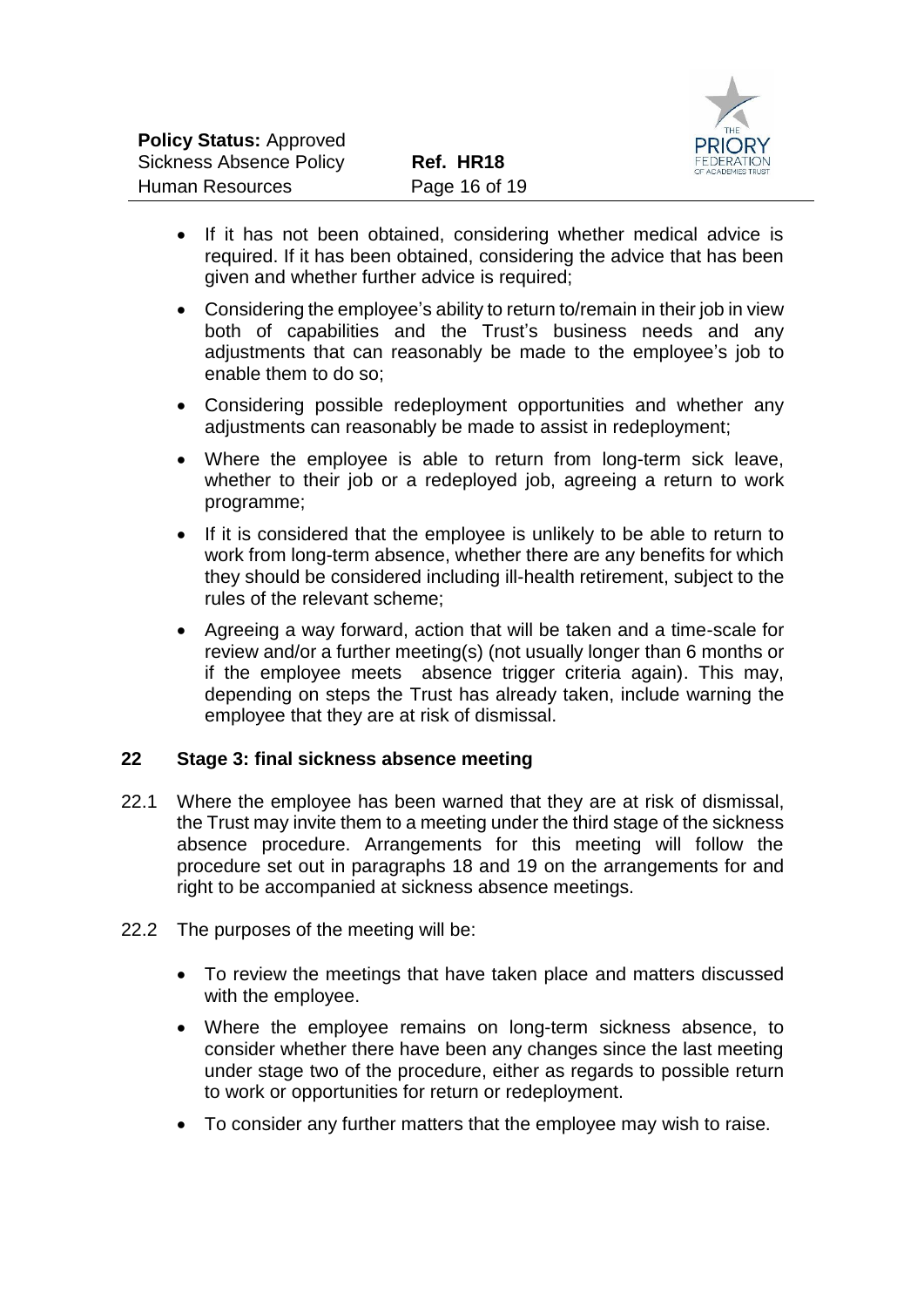

- To consider whether there is a reasonable likelihood of the employee returning to work or achieving the desired level of attendance in a reasonable time.
- To consider the possible termination of employment.
- 22.3 Termination will normally be with full notice or payment in lieu of notice.

#### **23 Appeals**

- 23.1 The employee may appeal against the outcome of any stage of this procedure and they may bring a companion to an appeal meeting (see paragraph 19).
- 23.2 An appeal should be made in writing, stating the full grounds of appeal, to the Clerk to the Trustees within seven days of the date on which the decision was sent to the employee.
- 23.3 Unless it is not practicable, the employee will be given written notice of an appeal meeting within seven days of the meeting. In cases of dismissal the appeal will be held as soon as possible. Any new matters raised in an appeal may delay an appeal meeting if further investigation is required.
- 23.4 The employee will be provided with written details of any new information which comes to light before an appeal meeting. The employee will also be given a reasonable opportunity to consider this information before the meeting.
- 23.5 An appeal meeting will be conducted by the Chief Executive Officer or nominated person.
- 23.6 The appeal meeting will conduct a review of the original decision but, depending on the grounds of appeal and the circumstances, it may include a complete rehearing of the matters under review.
- 23.7 Following an appeal, the original decision may be confirmed, revoked or replaced with a different decision. The final decision will be confirmed in writing, if possible within seven days of the appeal meeting. There will be no further right of appeal.
- 23.8 The date that any dismissal takes effect will not be delayed pending the outcome of an appeal. However, if the appeal is successful, the decision to dismiss will be revoked with no loss of continuity or pay.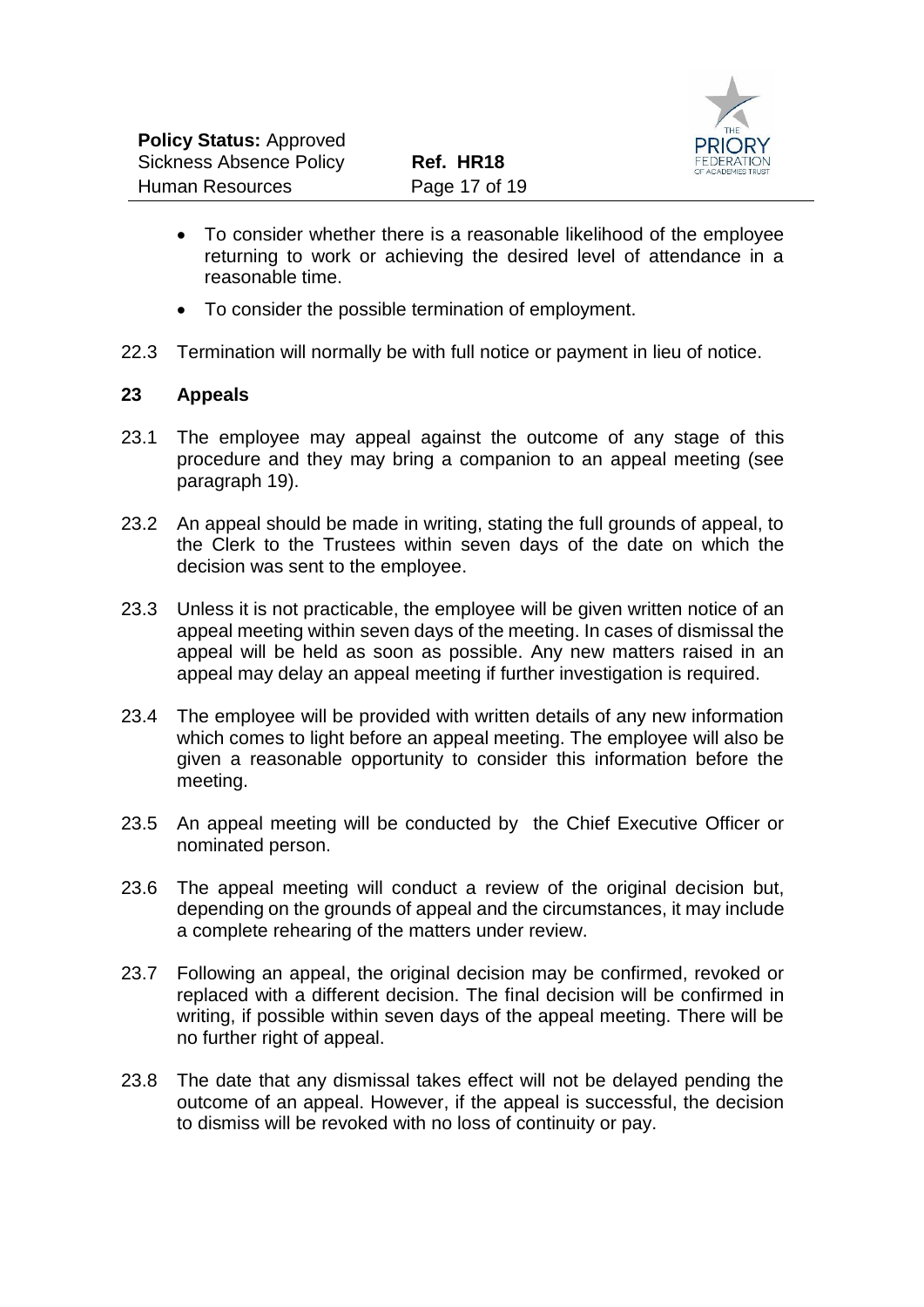

#### **24. Medical Suspension**

24.1 In some circumstances the Trust reserves the right to suspend employees in accordance with their duty of care on medical grounds, pending medical advice, should their presence at work be deemed to be detrimental to the health, wellbeing and safety of the individual, colleagues or students. Any such suspension will be confirmed in writing, be for a limited period of time and reviewed regularly. Such suspensions are made on contractual pay and do not count against an employee's sick leave entitlement or pay.

# **25. Time off for Medical Appointments**

25.1 Prior approval must be sought for time off for medical appointments during working hours. On many occasions, a patient cannot request the timing of a hospital appointment however, wherever possible, routine medical appointments should be made outside of working hours. Should this not be possible the Trust will allow reasonable paid time off to attend such appointments, where the request is supported by an appointment card or letter. Whenever possible, appointments should be made at the beginning or end of the day to minimise absence during working hours. The Trust reserves the right to require an employee to reschedule non-urgent appointments where their absence would have an adverse impact on the operation of the Trust. Time off for medical appointments will be recorded as special paid leave and will not be classed as sickness absence.

# **26. Monitoring and review of the policy**

26.1 The Trust will monitor the development and dissemination of good practice to ensure that this policy and the sickness absence meetings procedure are achieving their stated objectives.

# **27. Policy changes**

27.1 This policy may only be amended or withdrawn by The Priory Federation of Academies Trust.